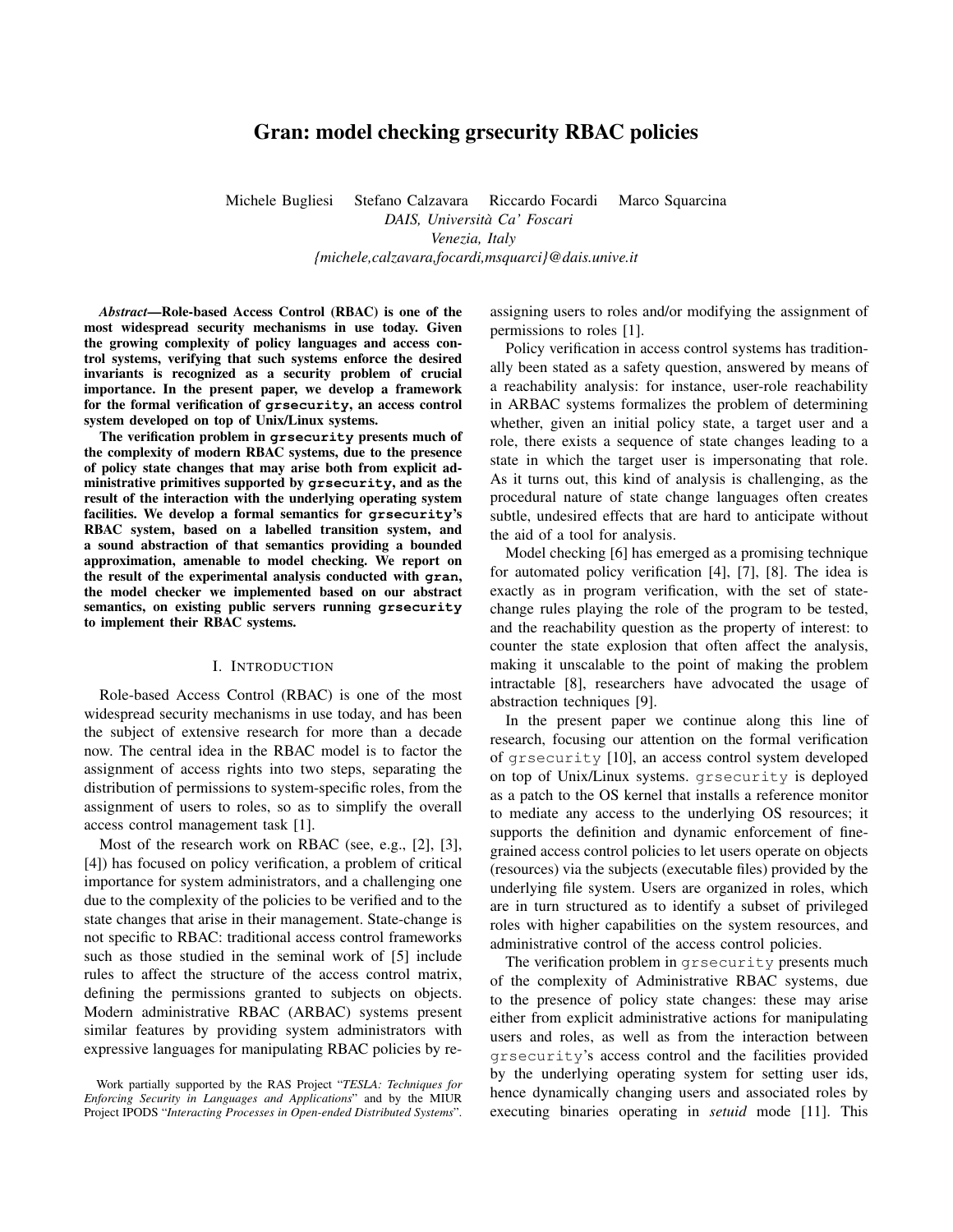dependency from state changes on the executable binaries of the underlying file system further complicates the model checking problem, as it causes the size of the search space to grow unbounded in the number of states and transitions.

We tackle the problem by resorting to an abstraction technique, by which the behavior resulting from the unbounded set of subjects available in the underlying file system is captured by the finite number of subjects that are listed in the security policy, which represents the input of the model checker. We prove the abstraction sound and complete, and employ it to carry out a reachability analysis on RBAC policies target at unveiling (potential) security leaks, leading to unintended accesses to sensitive resources.

The contribution of this paper may be summarized as follows:

- we develop a formal semantics for grsecurity's RBAC system, based on a labeled transition system; besides providing the fundamental building block for our analysis, the LTS semantics has proved interesting in itself, as it made it possible to understand the subtleties of grsecurity's RBAC rules, and to unveil a flaw arising from the interplay between the access control systems supported by Linux and grsecurity. As we discuss in Section III-D, this flaw makes it possible to unexpectedly bypass the imposed grsecurity capability restrictions when executing a setuid/setgid binary  $[12]$ ;
- we introduce an abstract semantics which provides a bounded, yet sound and complete, representation of the dynamic evolution of the grsecurity policy states arising in the formal semantics; based on that, we develop a framework for reachability analysis aimed at detecting the presence of access leaks in any given policy;
- we implement our framework in gran, a tool for the automatic analysis of grsecurity policies: the tool takes as input an RBAC policy, a user  $u$ , a set of initial states for  $u$  (associated with the possible subjects that may impersonate  $u$ ) and a target file  $\ell$  object  $o$ , and checks whether there is a path of state changes leading to a state that grants  $u$  access to  $o$ ;
- we provide a report of experiments we conducted with the analysis of policies in use on existing, commercial servers running grsecurity to implement their RBAC systems.

*Structure of the paper:* Section II reviews the basic concepts and notions behind grsecurity; Section III presents our formal semantics of the grsecurity RBAC system; Section IV describes the abstraction for the verification of grsecurity policies, and shows its formal correspondence to the previous semantics; Section V describes gran (grsecurity analyzer), a tool that automatically looks for security leaks in real grsecurity policies; Section VI illustrates gran at work on some case studies; Section VII discusses related work and Section VIII concludes the presentation with final remarks and a discussion of future work.

#### II. BACKGROUND ON GRSECURITY

grsecurity is a patch for the Linux kernel focused on security at the operating system level. It provides many different features on latest stable kernels, implementing a "detection, prevention, and containment" model [10]. In addition to the role-based access control (RBAC) system, which is the focus of this paper, grsecurity offers protection mechanisms against privilege escalation, malicious code execution and memory corruption; it also implements an advanced auditing system. grsecurity is typically adopted by hosting companies to harden web servers and systems providing services to locally logged users [13].

## *A. Grsecurity RBAC*

grsecurity complements the standard discretionary access control (DAC) mechanism provided by Linux with a form of mandatory RBAC, providing an additional layer of protection. In the rest of the paper we identify grsecurity with its RBAC system.

The specification of the access control requirements is provided by a *policy*, whose structure is described in Section II-B. The policy defines the available roles, which can be of four different types. *User* roles are an abstraction of standard users in Linux systems, i.e., they provide a hook to extend the traditional DAC permission system with more sophisticated mechanisms, available only in grsecurity. *Group* roles provide a similar device for actual groups of the system. *Special* roles, instead, are not directly associated to traditional users and groups, and they are intended to provide extra privileges to normal accounts. A *default* role applies when no user, group, or special role can be granted. The mechanism of role assignment is discussed in Section III-C.

## *B. RBAC Policies*

A policy defines the permissions given to each role for the different *objects* stored in the file system. A further level of granularity is introduced through the standard notion of *subject*, i.e., an abstraction of a process. Namely, permissions are not directly assigned to roles, since this would lead to a very coarse form of access control; rather, permissions are defined for pairs of the form role-subject. For instance, user alice could be granted read access to the object /var only through the subject /bin/ls.

Table I presents a snippet from a grsecurity policy. Even if it does not show all the features provided by grsecurity RBAC, it allows us to introduce the most important elements considered in our formalization. The policy defines a user role (flag 'u') alice, which is permitted to impersonate the special role professor. Transitions to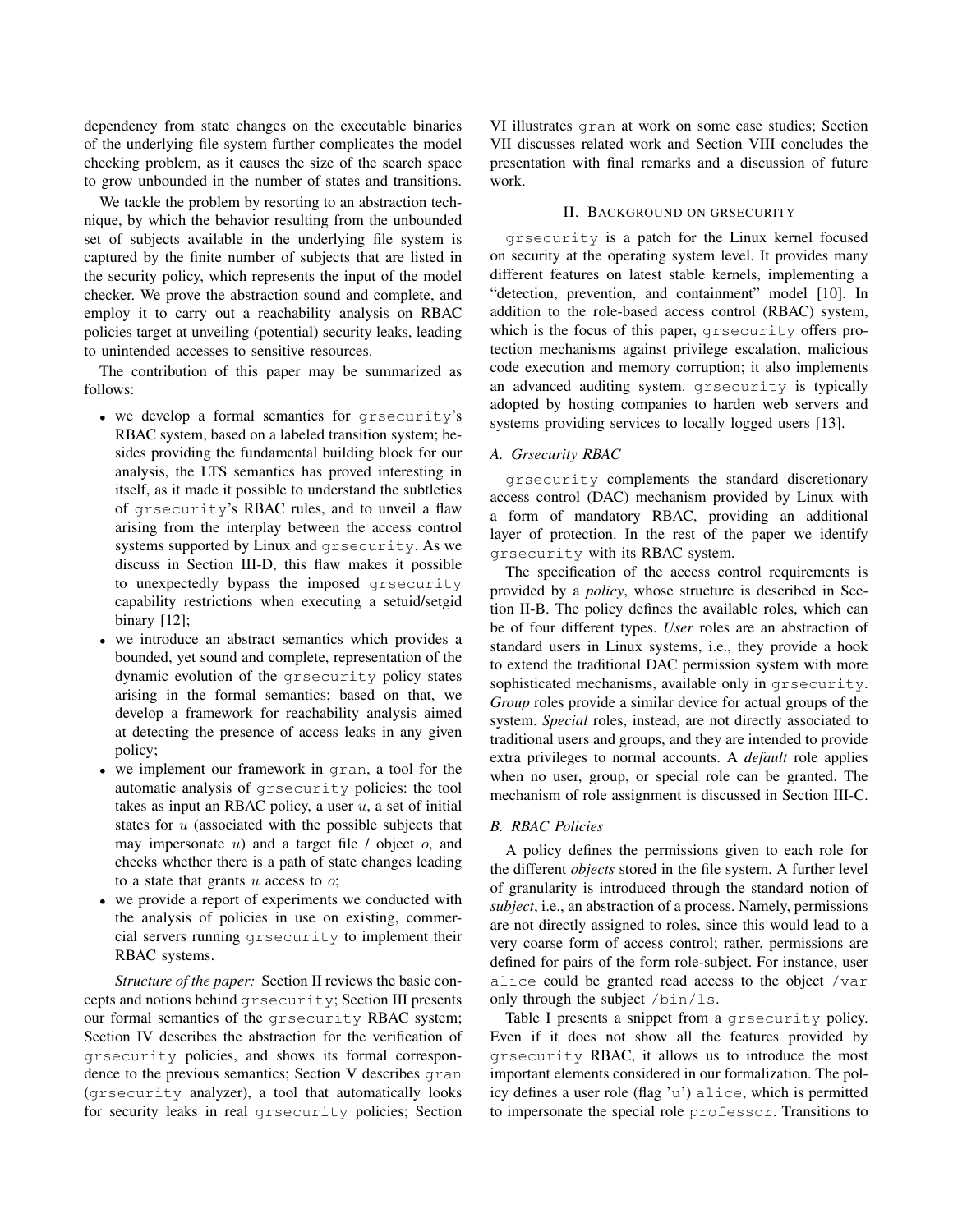| Table I A snippet from a grsecurity policy |              |  |  |  |  |  |  |
|--------------------------------------------|--------------|--|--|--|--|--|--|
| role alice u {                             |              |  |  |  |  |  |  |
| role_transitions professor                 |              |  |  |  |  |  |  |
| subject / {                                |              |  |  |  |  |  |  |
|                                            |              |  |  |  |  |  |  |
| /bin                                       | Χ            |  |  |  |  |  |  |
| /boot                                      | $\mathsf{h}$ |  |  |  |  |  |  |
| /dev                                       | h            |  |  |  |  |  |  |
| /dev/null                                  | W            |  |  |  |  |  |  |
| /dev/pts                                   | rw           |  |  |  |  |  |  |
| /dev/tty                                   | rw           |  |  |  |  |  |  |
| /etc                                       | r            |  |  |  |  |  |  |
| ł                                          |              |  |  |  |  |  |  |
|                                            |              |  |  |  |  |  |  |
| subject /bin/su {                          |              |  |  |  |  |  |  |
| user_transition_allow_root                 |              |  |  |  |  |  |  |
| group_transition_allow root                |              |  |  |  |  |  |  |
|                                            | h            |  |  |  |  |  |  |
| /bin                                       | h            |  |  |  |  |  |  |
| /bin/su                                    | X            |  |  |  |  |  |  |
| /dev/log                                   | rw           |  |  |  |  |  |  |
| ł                                          |              |  |  |  |  |  |  |
|                                            |              |  |  |  |  |  |  |

specific users and groups of the underlying Linux system can be allowed or forbidden at the subject level, e.g., by the user transition allow attribute.

Permissions are specified in terms of access modalities for the objects in the policy. In this case, any process executed by alice is assigned the permissions defined for subject "/", except for process /bin/su which specifies its own set of modalities. In general, any process is accredited a set of access rights for any object in the system, according to a hierarchical matching mechanism. For instance, subject /bin/su inherits the rights on /etc by the less specific subject "/", while it overrides the permissions for /bin with its own. Similarly, accesses to object  $/$  dev $/$ log by subject "/" are resolved in terms of the modalities listed for the less specific object /dev. Complete details on this mechanism are provided in Section III-B.

The modalities we consider mirror standard Linux permissions for reading 'r', writing 'w' and executing 'x', plus a hiding mode 'h'. Subjects are completely unaware of the presence of any hidden object, e.g., the process /bin/ls does not even list the directory /boot when it is launched by alice. We ignore other available modalities, which are either irrelevant for our setting (e.g., 'p' for ptrace rejection) or identifiable with one of the previous modalities (e.g., 'a' for appending).

# *C. User and group identifiers*

Before digging into the internals of grsecurity, we need to briefly review how users and groups are identified in Linux systems. At the kernel level, users and groups are not distinguished by names, but by numbers. We refer to these numbers as user identifiers (UIDs) and group identifiers (GIDs) respectively. When a process is started, Linux assigns it a pair of identifiers, set to the UID of the invoking user. These identifiers are called the *effective* UID and the *real* UID of the process, respectively. The effective UID determines the privileges granted to the process and is employed, e.g., for standard DAC enforcement; the real UID, instead, affects the permissions for sending signals.

This apparently simple mechanism is complicated by an important subtlety related to the execution of particular binaries in the file system. Namely, any file  $f$  may be granted the "setuid" permission, with the following effect: when  $f$  is executed, the effective UID of the process is set to the UID of the *owner* of f, irrespective of the UID of the invoking user; the real UID, instead, is set to the UID of the caller. This allows for temporary acquisition of additional privileges to perform specific tasks.

We conclude by pointing out that changing to a particular UID is considered a sensitive operation in Linux systems and requires the process to possess the *capability* CAP\_SETUID. Capabilities provide finer-grained distribution of privileges among processes since Linux 2.2. Remarkably, capabilities are bypassed when a "setuid" binary is executed, i.e., a process spawned by a "setuid" binary is *always* allowed to set its effective UID to the UID of the owner.

All the previous discussion applies similarly to GIDs.

### III. A FORMAL SEMANTICS FOR GRSECURITY

We propose a formal semantics for grsecurity in terms of a labelled transition system. We write  $f : A \rightarrow B$ when  $f$  is a total function from  $A$  to  $B$ , while we use  $f : A \mapsto B$  when f is partial. We let  $f(a) \downarrow$  denote that f is defined on a. Let  $f : A_1 \times ... \times A_n \mapsto B$  and let  $a_i$ range over  $A_i$ , for any  $k \leq n$  we stipulate  $f(a_1, \ldots, a_k) \downarrow$ if and only if  $\exists a_{k+1}, \ldots, \exists a_n : f(a_1, \ldots, a_n) \downarrow$ . Finally, we let  $P(A)$  stand for the power set of A.

## *A. Policies*

We presuppose denumerable sets  $U$  of users and  $G$  of groups, ranged over by  $u$  and  $g$  respectively. We also let  $T$ denote the set of role types  $\{u, g, s\}$  ranged over by t; C denote the set of capabilities {set\_uid, set\_gid} and M the set of access modalities  $\{r, w, x, h\}$ . A policy P is a 8-tuple:

# $P = (R, S, O, perms, caps, role. trans, usr. trans, grp. trans),$

where:

- $R$  is a set of roles, ranged over by r. We let  $R_t$  denote the set of roles of type  $t$  and we assume that  $R_t$  and  $R_{t'}$  are disjoint whenever  $t \neq t'$ ;
- S is a set of subjects, ranged over by s, and O is a set of objects, ranged over by o. Both subjects and objects are pathnames, as we discuss below;
- *perms* :  $R \times S \times O \mapsto \mathcal{P}(M)$  defines the permissions granted by the policy. Namely, if  $m \in \text{perms}(r, s, o)$ ,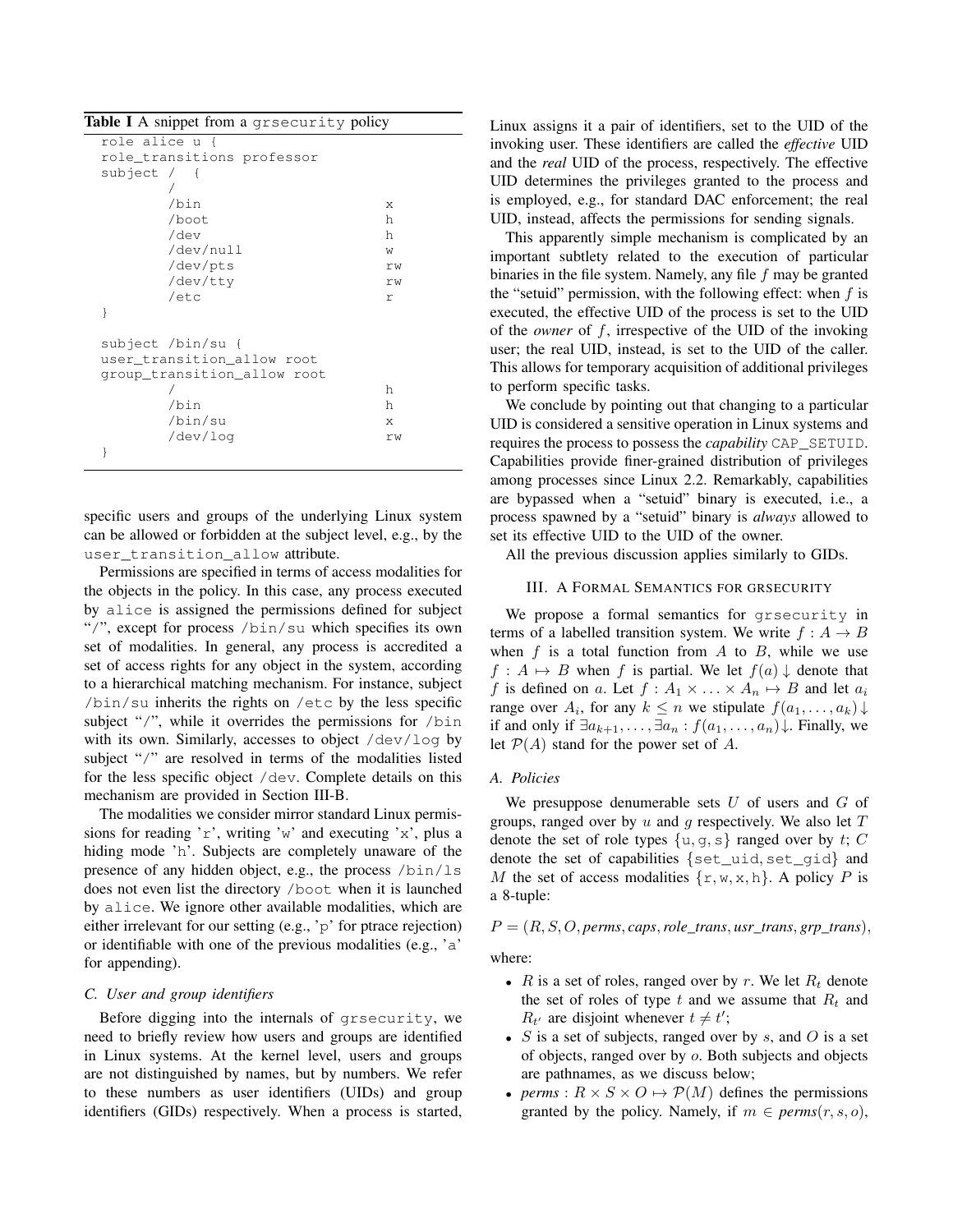then subject  $s$  running on behalf of role  $r$  has permission  $m$  on object  $o$ ;

- *caps* :  $R \times S \mapsto \mathcal{P}(C)$  determines the capabilities allowed by the policy, i.e., if  $c \in \text{caps}(r, s)$ , then subject s running on behalf of role  $r$  can acquire capability  $c$ ;
- *role\_trans* :  $R \rightarrow \mathcal{P}(R_s)$  defines which special roles can be impersonated by a given role;
- *usr\_trans* :  $R \times S \mapsto \mathcal{P}(U)$  defines which user identities can be assumed by a subject running on behalf of a given role;
- *grp* trans :  $R \times S \mapsto \mathcal{P}(G)$  defines which group identities can be assumed by a subject running on behalf of a given role.

We require a number of well-formedness constraints on policies which formalize a corresponding set of syntactic checks performed by grsecurity. Recall that we write  $perms(r, s)$  ↓ to denote  $\exists o \in O : perms(r, s, o)$  ↓.

- 1)  $\forall r$  : *perms* $(r, /)$  , i.e., all roles define at least the subject "/";
- 2)  $\forall r, \forall s : (perms(r, s) \downarrow \Rightarrow perms(r, s, /) \downarrow),$  i.e., every subject in every role defines at least the object "/"; 3) there exists a default role "−" such that  $\forall t : - \notin R_t$ .

Throughout the paper, most definitions (notably, the semantic rules in Tables II and III) and notation are to be understood as parametric with respect to a given policy. To ease readability, we do not make such dependency explicit, and just assume  $P$  as the underlying policy instead.

# *B. Pathnames and matching*

Subjects and objects are collectively represented within grsecurity policies as pathnames, and these, in turn, are defined as sequences of "/"-separated names (or wildcards) as customary in Unix systems. For ease of presentation, we henceforth disregard wildcards and assume the following simplified structure of pathnames (that always presupposes a trailing "/"). Let  $n$  be a non-empty string non including "/", and let "·" note string concatenation. Pathnames are defined by the following productions:

$$
p ::= / | / \cdot n \cdot p
$$

Pathnames are ordered according to the standard prefix order, so that  $p$  is smaller (more specific) than, or equal to,  $p'$  whenever  $p'$  is a prefix of p. Formally, the ordering relation, noted  $\sqsubseteq$ , is the smallest relation closed under the following rules:

$$
(P-TOP)
$$
  
\n
$$
p \sqsubseteq /
$$
  
\n
$$
\qquad \qquad (P-PATH)
$$
  
\n
$$
p \sqsubseteq p'
$$
  
\n
$$
\qquad \qquad \frac{p \sqsubseteq p'}{p \sqsubseteq / \cdot n \cdot p'}
$$

Clearly,  $\Box$  is a partial order: this ordering is paramount in grsecurity, as it constitutes the basic building block underlying the mechanisms for associating subjects to processes, and for checking access rights on objects. Specifically, when a process spawned by the execution of a file

f running on behalf of a role  $r$  tries to access a file  $f'$ , grsecurity matches  $f$  against the most specific subject s defined in role r such that  $f \sqsubseteq s$ . Similarly,  $f'$  is matched against the most specific object  $o$ , defined in subject  $s$  of role r, such that  $f' \sqsubseteq o$ . The permissions of o are then retrieved to evaluate whether the process can be granted access to f'. For instance, according to the policy in Table I, process /bin/cat is granted read access to /etc/fstab, since /bin/cat matches the subject "/" and /etc/fstab matches the object /etc defined there.

We formalize the matching relation as follows. For any set  $A$  of path names, we let  $min(A)$  denote the minimum element of A according to the ordering  $\Box$ , whenever such an element exists. Given a pathname p, we define the *matching subject* for *p* in role *r* as

$$
match\_subj(p, r) = min({s | p \sqsubseteq s \land perms(r, s) \downarrow}).
$$

Analogously, we define the *matching object* for p in role r under subject  $s$  as

$$
match\_obj(p, r, s) = min(\{o \mid p \sqsubseteq o \land perms(r, s, o) \downarrow \}).
$$

Proposition 1 below and the assumption of well-formedness of the policy imply that  $match\_subj(p, r)$  is always defined; instead, *match\_obj*(p, r, s) is defined only if  $perms(r, s) \downarrow$ .

**Proposition 1** (Chain Property). If  $p \sqsubseteq p'$  and  $p \sqsubseteq p''$ , then  $p' \sqsubseteq p''$  or  $p'' \sqsubseteq p'$ .

*Proof:* By induction on the sum of the depths of the derivations of  $p \subseteq p'$ . Base case is  $p \subseteq / = p'$  which by (P-TOP) implies  $p'' \sqsubseteq p'$ . Inductive case is when  $p \sqsubseteq p'$ since  $p = / \cdot n \cdot \hat{p}$  and  $p' = / \cdot n \cdot \hat{p}'$  with  $\hat{p} \sqsubseteq \hat{p}'$ . Now, if  $p''$  is / we trivially have  $p' \sqsubseteq p''$ . Otherwise, since  $p \sqsubseteq p''$ by (P-PATH) it must be  $p'' = / \cdot n \cdot \hat{p}''$  with  $\hat{p} \sqsubseteq \hat{p}''$ . By induction we have  $\hat{p}' \sqsubseteq \hat{p}''$  or  $\hat{p}'' \sqsubseteq \hat{p}'$  that, by applying (P-PATH), gives the thesis.

#### *C. Role assignment*

Each process in grsecurity has a role and a subject attached to it. The assignment of the subject to the process is performed by matching the name of the running file against the list of subjects of the current role, as discussed in Section III-B. Roles, instead, are assigned according to the hierarchy "special - user - group - default". Special roles are granted through authentication to the gradm utility and are intended to provide extra privileges to normal user accounts: as such, they have the highest priority. User roles, instead, are applied when a process either is executed by a user with a particular UID or changes to that UID. This is possible, since the name of every user role must match up with the name of an actual user in the system, i.e., there exists a bijective partial mapping from UIDs to user roles. It is worth noticing that only the *real* UID of the process is considered for role assignment. Group roles behave similarly to user roles, but they are applied to a given process only if no user role is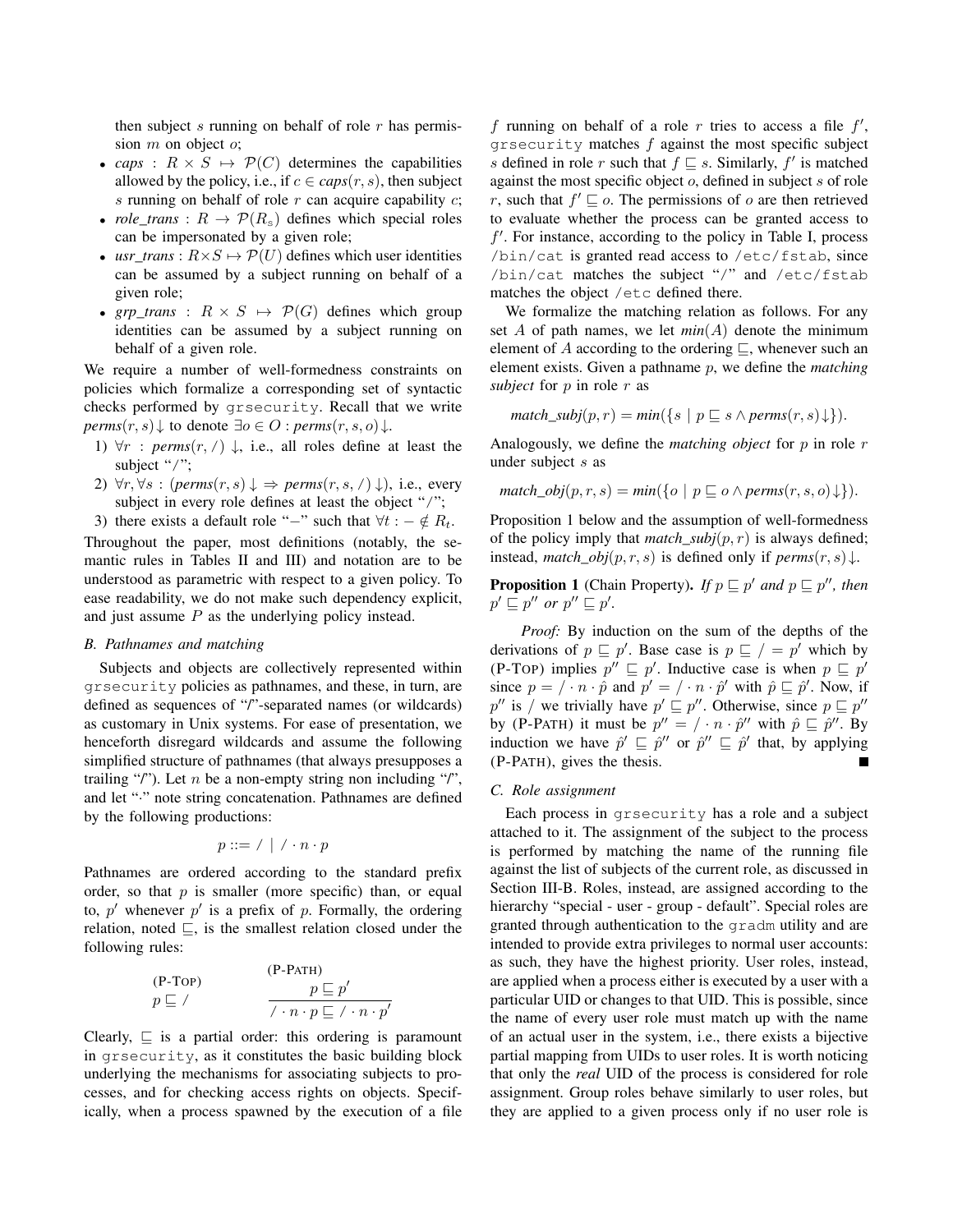associated to the process UID. The default role is chosen when no other role can be given.

A further remark is in order for role assignment: even though user roles are assigned by just looking at the real UID of the process, the presence of "setuid" binaries must be considered with care. We recall that a process spawned by a "setuid" binary sets its effective UID to the UID of the owner; however, *even unprivileged* (i.e., without the capability CAP\_SETUID) processes can always set their real UID to their effective UID [11]. Binaries with the "setuid" permission set may then come into play during the role assignment process. As usual, similar considerations apply for "setgid" files.

#### *D. Semantics*

We assume an underlying file system, i.e., a subset of a denumerable set of pathnames  $F$ , ranged over by f. Let  $r_t$ range over  $R_t \cup \{-\}$ , a *state* is a 4-tuple  $\sigma = \langle r_s, u, g, f \rangle$ describing a process spawned by the execution of file  $f$ . The process may be impersonating a special role (when  $r_s \neq -$ ) and is running with real UID set to  $u$  and real GID set to  $g$ . We identify UIDs and GIDs with elements from a subset of U and from a subset of  $G$ , respectively. The role associated to  $\sigma$  is determined by the first three components of the tuple, according to the following function *role*:

$$
role(r_s, u, g) = \begin{cases} r_s & \text{if } r_s \in R_s \\ u & \text{if } r_s \notin R_s, u \in R_u \\ g & \text{if } r_s \notin R_s, u \notin R_u, g \in R_g \\ - & \text{otherwise} \end{cases}
$$

The function formalizes the role assignment process, according to the hierarchy discussed before.

*Attacker Model:* Our semantics tracks all role transitions and subject changes allowed to a given process. The semantics depends on an underlying Linux system hosting grsecurity, characterized by a set of users, a set of groups and a file system, as it is apparent by the format of the states. However, we do not explicitly model any change to the previous sets and we just assume them to be denumerable; we can imagine to pick different sets after each transition, to account for the evolution of the system as a result of background operations. Intuitively, we consider a worst-case scenario, in which any possible action not conflicting with the RBAC policy is eventually performed by the process. Of course, the resulting LTS has an infinite number of states and transitions: this problem will be tackled in Section IV, where we will propose an abstract, finitestate semantics, specifically designed for automated security analysis.

*Transitions:* The transition rules are reported in Table II. Rule (SETR) accounts for login operations to special roles: such transitions must be allowed by the *role\_trans* function. When  $r'_{s} = -$ , the rule models a logout from a special role, which is always permitted. Rule (SETU) describes a change of the process UID, which must be allowed by the *usr\_trans* function; moreover, the process must possess the capability set\_uid, as we discussed in Section II-C. Notice that  $s$  is the matching subject for file f in the role  $\hat{r}$  associated to the current state. Rule (SETG) details a similar behavior for changing the process GID. Finally, rule (EXEC) accounts for the execution of files and is the most interesting rule. The invoked file must indeed be executable and it must not be hidden, since hidden files are not visible to unauthorized processes. The execution of the file may lead to a role change, as we explained in Section III-C. Since we do not model which "setuid" and "setgid" binaries are actually present in the file system and we do not explicitly keep track of changes to file permissions, we simply assume that the execution of the file may trigger any user or group transition allowed by the policy for the current state. Of course, we also consider the possibility that the execution does not alter the identifiers of the process.

This subtle behavior when executing setuid/setgid programs was unknown before we started our formalization. In Section VI, we will illustrate that it is potentially harmful for security. This has also been reported to the main developer of grsecurity, who confirmed our findings. A fix has already been implemented in the latest stable release of grsecurity [12]. The solution consists in requiring the capabilities CAP\_SETUID/CAP\_SETGID to perform role transitions, even upon execution of setuid/setgid binaries.

## IV. VERIFICATION OF GRSECURITY POLICIES

While suitable for describing the operational behavior of grsecurity, the semantics presented in Section III is not amenable for security verification, as we discuss below. We thus propose a different semantics, designed for security analysis, which is an abstraction of the previous one, while being suitable to be model-checked. We also outline some properties of grsecurity policies which we consider interesting to verify and we formalize them in our framework.

#### *A. An abstract semantics for grsecurity*

The main problem with the presented semantics is that it hinges on many elements specific to the underlying Linux system hosting grsecurity, i.e., users, groups and files. Remarkably, all these elements are inherently dynamic, so any changes to them must be accounted for in the semantics to get a sound tool for security analysis. As a result, the corresponding LTS has infinite states and transitions, making security verification difficult to perform, inaccurate, or even infeasible. We thus design a simple *abstract* semantics for grsecurity, depending only on the content of the policy, which can be reasonably assumed to be static. If the policy happens to change during the lifetime of the hosting system,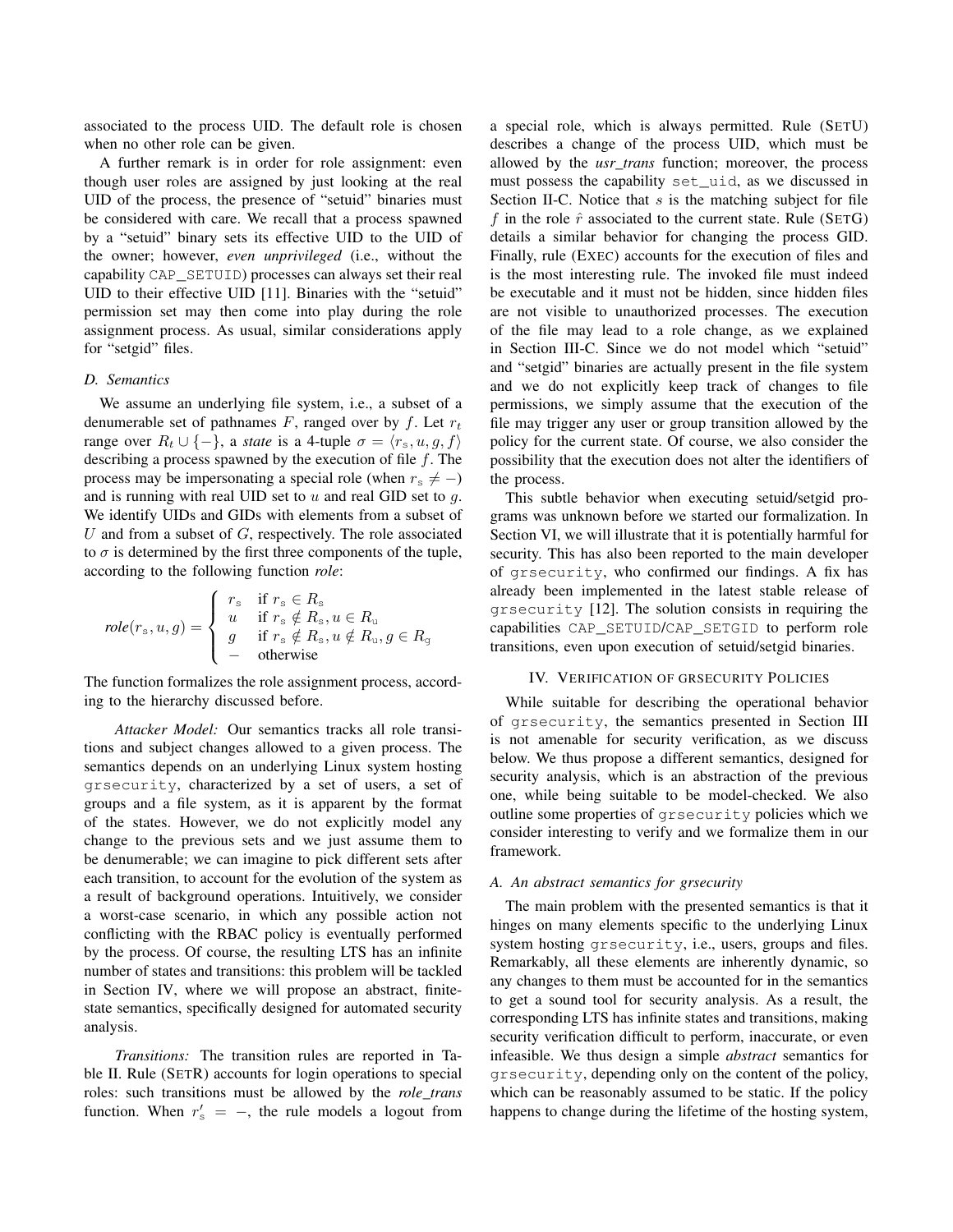(SETR)

\n
$$
\hat{r} = role(r_s, u, g)
$$
\n
$$
\hat{r} = role(r_s, u, g)
$$
\n
$$
\langle r_s, u, g, f \rangle \xrightarrow{\text{set\_role}(r'_s)} \langle r'_s, u, g, f \rangle
$$
\n(EXEC)

\n
$$
\hat{r} = role(r_s, u, g)
$$
\n
$$
\langle r_s, u, g, f \rangle \xrightarrow{\text{set\_role}(r'_s)} \langle r'_s, u, g, f \rangle
$$
\n(EXEC)

\n
$$
\hat{r} = role(r_s, u, g)
$$
\n
$$
\hat{r} = role(r_s, u, g)
$$
\n
$$
\hat{r} = role(r_s, u, g)
$$
\n
$$
\hat{r} = role(r_s, u, g)
$$
\n
$$
\hat{r} = role(r_s, u, g)
$$
\n
$$
\hat{r} = role(r_s, u, g)
$$
\n
$$
\hat{r} = role(r_s, u, g)
$$
\n
$$
\hat{r} = role(r_s, u, g)
$$
\n
$$
\hat{r} = role(r_s, u, g)
$$
\n
$$
\hat{r} = role(r_s, u, g)
$$
\n
$$
\hat{r} = role(r_s, u, g)
$$
\n
$$
\hat{r} = role(r_s, u, g)
$$
\n
$$
\hat{r} = role(r_s, u, g)
$$
\n
$$
\hat{r} = role(r_s, u, g)
$$
\n
$$
\hat{r} = role(r_s, u, g)
$$
\n
$$
\hat{r} = role(r_s, u, g)
$$
\n
$$
\hat{r} = role(r_s, u, g)
$$
\n
$$
\hat{r} = role(r_s, u, g)
$$
\n
$$
\hat{r} = role(r_s, u, g)
$$
\n
$$
\hat{r} = role(r_s, u, g)
$$
\n
$$
\hat{r} = role(r_s, u, g)
$$
\n
$$
\hat{r} = role(r_s, u, g)
$$
\n
$$
\hat{r} = role(r_s, u, g)
$$
\n
$$
\hat{r} = role(r_s, u, g)
$$
\n
$$
\hat{r} = role(r_s, u, g)
$$
\n
$$
\hat{r} = role(r_s, u, g)
$$
\n
$$
\hat{r
$$

 $($ SETI)

we simply consider a different LTS and we perform again any relevant analysis.

We start from some simple observations. First, we note that users and groups are immaterial to grsecurity, as only the role assigned to a process is relevant for access control. Second, we observe that also the actual content of the file system is somewhat disposable, since all granted permissions are determined by finding out a matching subject or object. We thus define an abstract state as a 4-tuple  $\sigma_a = \langle r_s, r_u, r_\sigma, s \rangle$  describing a process spawned by the execution of some file  $f \subseteq s$ . The role assigned to the process is again determined by the first three components of the tuple and can be retrieved by overloading the type of the function *role* defined previously.

We first abstract from impersonation of user identities. The intuition here is that, in general, only a subset of the users has an associated user role, according to the definition of the policy, and all other users can be identified by grsecurity to the special identity "−". We thus define the abstraction of a user u, denoted by  $\llbracket u \rrbracket$ , as follows:

$$
\llbracket u \rrbracket = \left\{ \begin{array}{ll} u & \text{if } u \in R_u \\ - & \text{otherwise} \end{array} \right.
$$

We define the abstract version of the *usr* trans function, noted [*usr trans*], as the partial function with the same domain of *usr\_trans* such that for, every r and s, we have:

$$
[usr\_trans](r,s) = \{ [ [u] \mid u \in usr\_trans(r,s) \}
$$

In other words, transitions to users with no associated user role are collapsed to transitions to the special identity "−". We introduce analogous definitions also for groups and group transitions.

$$
\begin{array}{rcl}\n\llbracket g \rrbracket & = & \left\{ \begin{array}{rcl}\ng & \text{if } g \in R_g \\
-\text{otherwise}\n\end{array}\right. \\
\llbracket \text{grp\_trans} \rrbracket(r, s) & = & \{\llbracket g \rrbracket \mid g \in \text{grp\_trans}(r, s)\}\n\end{array}
$$

We still need to address the most challenging task for the definition of the new semantics, i.e., the approximation of the behaviour of grsecurity upon file executions. The idea is to identify the executed file  $f$  with its matching object o: as a consequence of this abstraction, we can only find out an approximation for the subject to assign to the new process. This is done in terms of a set of possible matches, elaborating on the following observations:

- since  $o$  is the matching object for f, then f must be at least as specific as  $o$  ( $f \sqsubseteq o$ ). Thus, we can take as an *upper bound* for the new subject the most specific subject which is no more specific than  $o$ , i.e., the subject  $min({s' | o \sqsubseteq s'}).$  For instance, the execution of the file  $/bin/ls$ , matching the object  $/bin/ls$ , may lead to the impersonation of the subject /bin only if the more specific subject /bin/ls does not exist;
- since we do not know how much specific is  $f$ , every subject s' no more generic than  $o$  (s'  $\sqsubseteq$  o) may be a possible match. However, we can filter out all the subjects which would be associated to the execution of a more specific object  $o'$  which overrides  $o$ , i.e., we consider the set  $\{s' \mid match\_obj(s', r, s) = o\},$ where  $r$  and  $s$  identify the current role and subject. For instance, the execution of a file in /bin, matching the object /bin, may lead to the impersonation of subject /bin/ls only if there does not exist the object /bin/ls. Indeed, when object /bin/ls exists, the execution of the file /bin/ls matches /bin/ls and not the less specific object /bin. Note that the file /bin/ls may even be non-executable, according to the policy specification for the object  $/bin/1s$ .

This reasoning leads to the following definition of *image* of an object  $o$ , given a role  $r$  and a subject  $s$ :

$$
img(o, r, s) = \{s' \mid match\_obj(s', r, s) = o\}
$$

$$
\cup \{min(\{s' \mid o \sqsubseteq s'\})\}
$$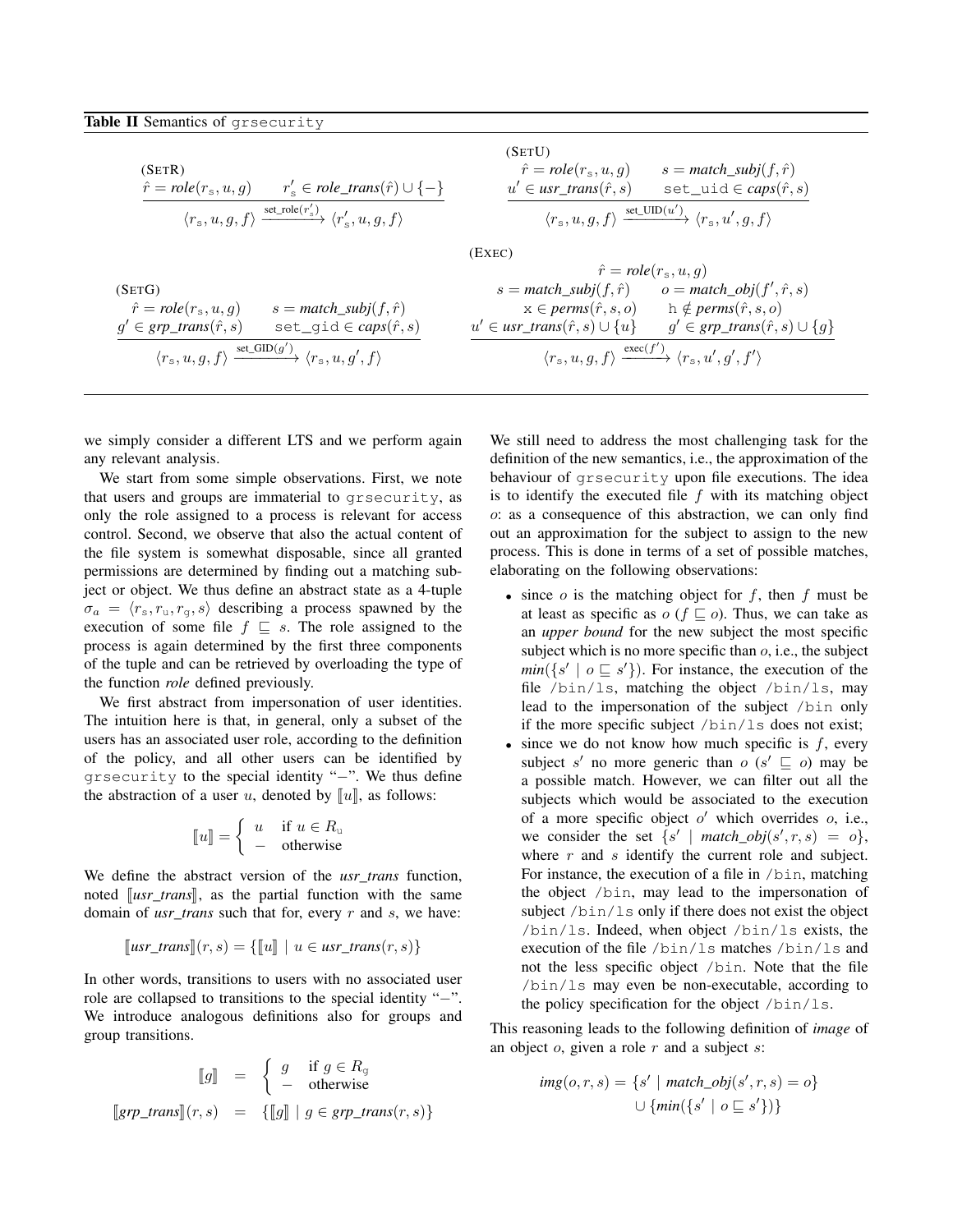Again Proposition 1 and the well-formation of the policy imply that such a notion is always well-defined.

We finally present in Table III the reduction rules for the abstract semantics.

Rule (A-SETR) is identical to rule (SETR), while rule (A-SETU) is the counterpart of (SETU), abstracting from the users of the system. When  $r'_u = -$ , the rule matches a transition to a user with no associated user role. Clearly, rule (A-SETG) behaves in the same way for group roles. Finally, rule (A-EXEC) accounts for the execution of processes. Again, the choice of the new user and group role assumes a worst case scenario, in that every user and group transition which is allowed by the policy is taken into account by the rule. The new subject is drawn from the image of an executable object, according to the described approximation.

We conclude this subsection with two observations on the abstract semantics. First we note that, for any finite policy, the resulting LTS has a finite number of states and any state has a finite number of outgoing transitions, since both states and labels are built over finite sets. The LTS can then be effectively explored using standard techniques. We also underline our design choice to include states whose subject is not defined in the current role. Indeed, in our semantics we enforce an explicit match of the current subject against the subjects defined for the role. This choice leads to an increment of the size of the LTS, since we introduce a number of somewhat equivalent states; however, such a decision allows for a much more accurate security analysis, as we discuss in Section IV-C.

#### *B. Correlating the two semantics*

We now prove that the abstract semantics in Table III is a sound approximation of the concrete semantics in Table II, in that every transition in the concrete semantics has a corresponding transition in the abstract semantics.

Formally, we abstract a file  $f$  in terms of the most specific subject which is no more specific than  $f$  itself, i.e., we let  $\llbracket f \rrbracket = min(\{s \mid f \sqsubseteq s\}).$  We can now define the abstraction of a concrete state  $\sigma = \langle r_s, u, g, f \rangle$  as the abstract state  $[\![\sigma]\!] = \langle r_{\rm s}, [\![u]\!], [\![g]\!], [\![f]\!] \rangle.$ 

Proposition 2 (Identity Preservation). *The following equalities hold:*

- $(i)$  *role* $(r_s, u, g) =$ *role* $(r_s, \llbracket u \rrbracket, \llbracket g \rrbracket)$ *;*
- (*ii*)  $match\_subj(f, r) = match\_subj([\![f]\!], r)$ .

*Proof:* For (i) we observe that  $u = [u]$  if  $u \in R_u$  and  $g = [[g]]$  if  $g \in R_g$ . When, instead,  $u \notin R_u$  and  $g \notin R_g$  we have  $role(r_s, u, g) = role(r_s, -, g) = role(r_s, [u], g)$  and  $role(r_s, u, g) = role(r_s, u, -) = role(r_s, u, \|g\|)$ , giving the thesis. Item (ii) holds since  $\{s \mid f \sqsubseteq s\} = \{s \mid [[f]] \sqsubseteq s\},\$ by definition of  $\llbracket f \rrbracket$ .

**Lemma 1** (Abstract Execution). *If match\_obj*( $f, r, s$ ) =  $o$ , *then*  $\llbracket f \rrbracket \in img(o, r, s)$ *.* 

*Proof:* We first observe few, auxiliary properties. Let  $p \sqsubseteq p'$ , then one has:

(a) 
$$
[p] \sqsubseteq p'
$$
 or  $p' \sqsubseteq [p]$ ;  
(b)  $[p] \sqsubset [p']$ .

(b) 
$$
\llbracket p \rrbracket \sqsubseteq \llbracket p' \rrbracket
$$
;

(b)  $[\![p]\!] \sqsubseteq [\![p']\!]$ ;<br>(c) *match\_obj*(p, r, s)  $\sqsubseteq$  *match\_obj*(p', r, s).

(a) follows directly by Proposition 1 from the observation that  $p \sqsubseteq [p]$ ; (b) and (c) follow immediately by noting that  $\{\hat{p} \mid p' \sqsubseteq \hat{p}\} \subseteq \{\hat{p} \mid p \sqsubseteq \hat{p}\}\$ , by transitivity of  $\sqsubseteq$ .

We are now ready to prove the Lemma. We must show that either *match\_obj*( $[\![f]\!]$ , r, s) = o or  $[\![f]\!] = min\{s' \mid o \sqsubseteq s'$ <br> $[s'] = [\![s]\!]$ . Since match obj( $f \subseteq s$ ) = o we have  $f \sqsubseteq s$  $s'$ } = [o]. Since *match\_obj*(f, r, s) = o, we have  $f \subseteq o$ .<br>Then by (a) we can distinguish two cases, namely  $\mathbb{F} \mathbb{F} \subseteq \overline{\mathbb{F}}$ . Then, by (a) we can distinguish two cases, namely  $\llbracket f \rrbracket \subseteq o$ or  $o \sqsubseteq \llbracket f \rrbracket$ :

- let  $\llbracket f \rrbracket \subseteq o$  and let us assume by contradiction that  $match\_obj([f], r, s) \neq o$ . Since  $match\_obj(f, r, s)$  = o, we have *match\_obj*( $o, r, s$ ) =  $o$ , which implies  $match\_obj([f], r, s) \subseteq o$  by (c) and assumption *match\_obj*( $\llbracket f \rrbracket, r, s$ )  $\neq$  o. Given that  $f \sqsubseteq \llbracket f \rrbracket$ , we then have *match\_obj* $(f, r, s) \sqsubseteq$  *match\_obj* $(\llbracket f \rrbracket, r, s)$  by (c), which implies *match\_obj* $(f, r, s) \sqsubset o$  by transitivity, giving a contradiction;
- let  $o \subseteq \llbracket f \rrbracket$  and let us assume by contradiction that  $\llbracket o \rrbracket \sqsubset \llbracket f \rrbracket$ , i.e.,  $\llbracket o \rrbracket \sqsubseteq \llbracket f \rrbracket$  and  $\llbracket o \rrbracket \neq \llbracket f \rrbracket$ . Since  $f \sqsubseteq o$ , we have  $\llbracket f \rrbracket \subseteq \llbracket o \rrbracket$  by (b), thus we have  $\llbracket f \rrbracket = \llbracket o \rrbracket$  by antisymmetry, giving a contradiction.

**Theorem 1** (Soundness). If  $\sigma \stackrel{\alpha}{\rightarrow} \sigma'$ , then there exists a *label*  $\beta$  *such that*  $[\![\sigma]\!] \xrightarrow{\beta}{}_{a} [\![\sigma']\!]$ *.* 

*Proof:* By a case analysis on the rule applied to derive  $\sigma \stackrel{\alpha}{\rightarrow} \sigma'$ . If the rule is (SETR), the conclusion follows by the first item of Proposition 2. If the rule is (SETU) or (SETG), the conclusion relies on both items of Proposition 2 that imply that  $\hat{r}$  and  $\hat{s}$  in the abstract semantics are the same as  $\hat{r}$  and s in the concrete semantics and consequently,  $\llbracket u' \rrbracket \in \llbracket \textit{usr\_trans} \rrbracket(\hat{r}, \hat{s})$  and  $\llbracket g \rrbracket \in \llbracket \textit{grp\_trans} \rrbracket(\hat{r}, \hat{s})$ . If the rule is (EXEC), we conclude again by Proposition 2, in combination with Lemma 1 which additionally implies  $\llbracket f' \rrbracket \in img(o, \hat{r}, \hat{s}).$ 

Interestingly, our formalization enjoys also a completeness result, which states that every transition in the abstract semantics has a corresponding transition in the concrete semantics for some Linux system hosting grsecurity, as far as there exist at least one user and one group that do not have a corresponding role defined in the policy.

**Lemma 2** (Concrete Execution). *If*  $s' \in img(o, r, s)$  *and perms* $(r, s, o) \downarrow$ *, then there exists*  $f$  *such that*  $[[f]] = s'$  *and match obi* $(f, r, s) = 0$  $match\_obj(f, r, s) = o.$ 

*Proof:* Since  $s' \in img(o, r, s)$ , we can distinguish two cases. If  $s' = [0]$ , we let  $f = o$ . Otherwise, if  $s' \sqsubseteq o$  and match objection  $\mathcal{S} \subseteq o$  we let  $f = o'$  $match\_obj(s', r, s) = o$ , we let  $f = s'$ .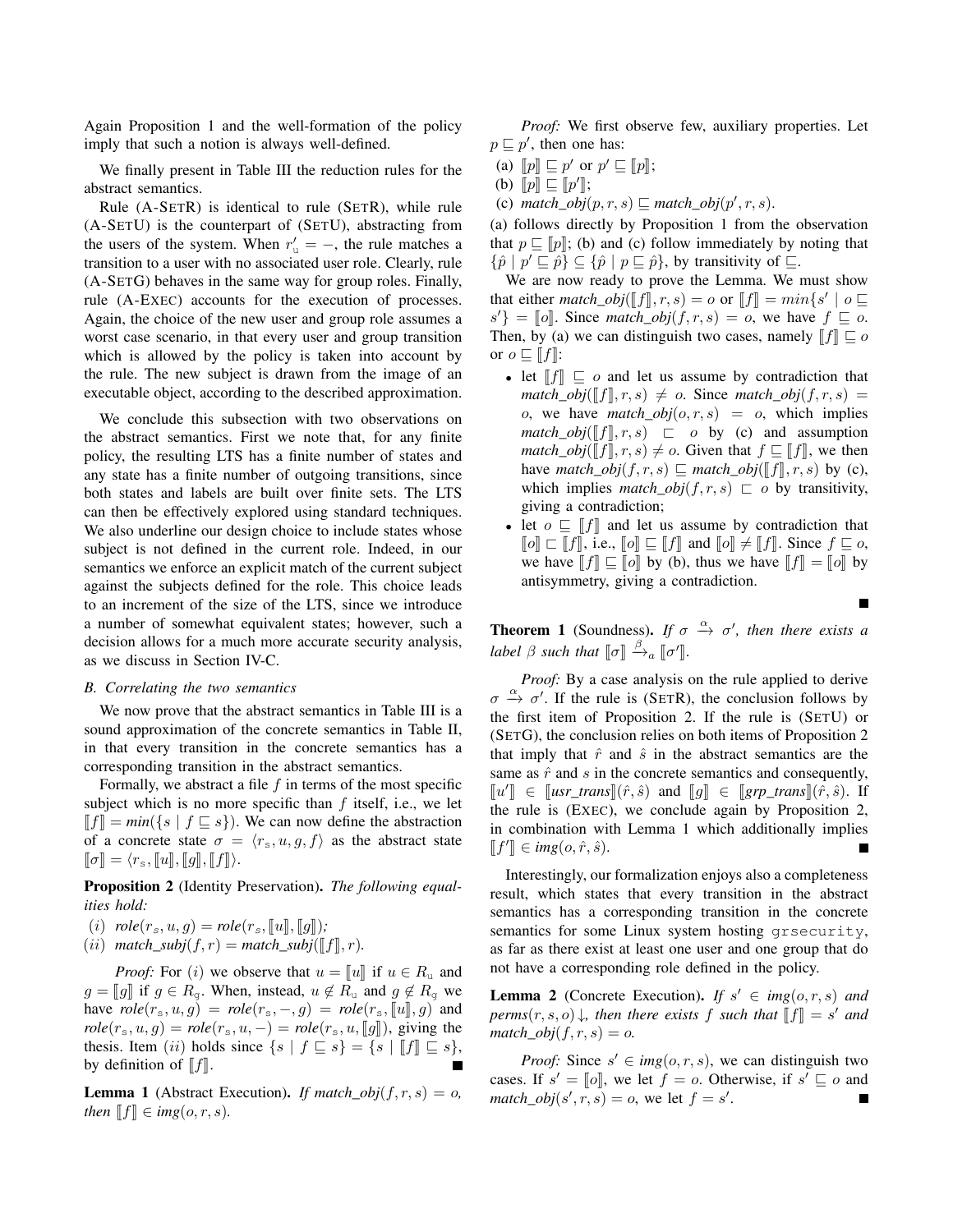$$
(A-SETR)
$$
\n
$$
\hat{r} = role(r_s, r_u, r_g)
$$
\n
$$
\hat{r} = role(r_s, r_u, r_g)
$$
\n
$$
\hat{r}_{\text{S}} = role(r_s, r_u, r_g, s)
$$
\n
$$
\langle r_s, r_u, r_g, s \rangle \xrightarrow{\text{set\_spec}(r'_s)} a \langle r'_s, r_u, r_g, s \rangle
$$
\n
$$
(A-BETG)
$$
\n
$$
\hat{r} = role(r_s, r_u, r_g, s)
$$
\n
$$
\langle r_s, r_u, r_g, s \rangle \xrightarrow{\text{set\_spec}(r'_s)} a \langle r'_s, r_u, r_g, s \rangle
$$
\n
$$
\langle A-BXEC
$$
\n
$$
\hat{r} = role(r_s, r_u, r_g)
$$
\n
$$
\hat{r} = role(r_s, r_u, r_g)
$$
\n
$$
\hat{r} = role(r_s, r_u, r_g)
$$
\n
$$
\hat{r} = role(r_s, r_u, r_g)
$$
\n
$$
\hat{r} = rule(r_s, r_u, r_g)
$$
\n
$$
\hat{r} = rule(r_s, r_u, r_g)
$$
\n
$$
\hat{r} = rule(r_s, r_u, r_g)
$$
\n
$$
\hat{r} = rule(r_s, r_u, r_g)
$$
\n
$$
\hat{r} = rule(r_s, r_u, r_g)
$$
\n
$$
\langle r_s, r_u, r_g, s \rangle \xrightarrow{\text{set\_grid}} \in caps(\hat{r}, \hat{s})
$$
\n
$$
\langle r_s, r_u, r_g, s \rangle \xrightarrow{\text{set\_group}(r'_g)} a \langle r_s, r_u, r'_g, s \rangle
$$
\n
$$
\langle r_s, r_u, r_g, s \rangle \xrightarrow{\text{set\_group}(r'_g)} a \langle r_s, r_u, r'_g, s \rangle
$$
\n
$$
\langle r_s, r_u, r_g, s \rangle \xrightarrow{\text{set\_group}(r'_g)} a \langle r_s, r_u, r'_g, s \rangle
$$
\n
$$
\langle r_s, r_u, r_g, s \rangle \xrightarrow{\text{set\_group}(r'_g)} a \langle r_s, r_u, r'_g, s \rangle
$$
\n
$$
\langle r_s, r_u, r_g, s \rangle \xrightarrow{\text{set\_group}(r'_g)} a \langle r
$$

Theorem 2 (Completeness). *Consider a policy such that*  $\exists u,g \,:\, u \,\not\in\, R_u, g \,\not\in\, R_g.$  If  $\sigma \,\stackrel{\beta}{\to}_a \,\sigma',$  then there exist a *label*  $\alpha$  *and two concrete states*  $\hat{\sigma}, \hat{\sigma}'$  *such that*  $[\![\hat{\sigma}]\!] = \sigma$ ,  $[\![\hat{\sigma}]\!] = \pi'$  and  $\hat{\sigma} \stackrel{\alpha}{\sim} \hat{\sigma}'$  $[\hat{\sigma}'] = \sigma'$  and  $\hat{\sigma} \xrightarrow{\alpha} \hat{\sigma}'.$ 

*Proof:* By a case analysis on the rule applied to derive  $\sigma \stackrel{\beta}{\rightarrow}_a \sigma'$ . For rules (A-SETR) (A-SETU) and (A-SETG) the concrete states are the same as the abstract ones apart from the special identity " $-$ " that is mapped to the  $u$  or the g that we have assumed not to belong to  $R_u$  and  $R_g$ . We rely on Lemma 2 for finding a  $f$  in concrete rule (EXEC) such that  $[[f]]$  is the same as s' in the abstract rule (A-EXEC).

# *C. Security analysis*

Policies in grsecurity are much more concise and readable than policies for other access control systems as, e.g., SELinux [14]. However, the plain syntactic structure of the policy does not expose a number of unintended harmful behaviors which can arise at runtime. Just to mention the simplest possible issue, the system administrator may want to prevent user alice from reading the files in bob's home directory, but any permission set for role alice may be overlooked, whenever alice was somehow able to impersonate bob through a number of role transitions.

We now devise a simple formalism for verifying through our semantics if a policy is "secure". The usage of the inverted commas is intended to denote the intrinsic difficulty in answering such a question, due to the lack of an underlying *system* policy, stating the desiderata of the system administrator. General approaches to RBAC policies verification consider a declarative notion of error in terms of satisfiability of an arbitrary query [8]; more practical works, instead, are tailored around specific definitions of error, like the impersonation of undesired roles [9]. Here, we adopt the latter approach and we validate the policy with respect to some simple requirements on information access, which we consider desirable goals for realistic policies. This is a precise choice, since our research targets the development of a tool, gran, which should be effectively usable by system administrators. Of course, our semantics can easily fit different kind of analyses, possibly extending or generalizing those presented here.

The basic ingredient for verification consists in defining which permissions are effectively granted to a given state. Namely, we introduce two judgements  $\sigma \vdash \text{Read}(f)$  and  $\sigma \vdash$  Write(f) to denote that file f is readable (writeable) in state  $\sigma$ . The definition of such judgements arises as expected.

$$
\hat{r} = role(r_s, u, g)
$$
\n
$$
\hat{r} = role(r_s, u, g)
$$
\n
$$
s = match\_subj(f, \hat{r})
$$
\n
$$
\hat{r} \in perms(\hat{r}, s, o)
$$
\n
$$
\hat{r} \neq perms(\hat{r}, s, o)
$$
\n
$$
\langle r_s, u, g, f \rangle \vdash Read(f')
$$
\n
$$
\hat{r} = role(r_s, u, g)
$$
\n
$$
s = match\_subj(f, \hat{r})
$$
\n
$$
o = match\_obj(f', \hat{r}, s)
$$
\n
$$
\text{w} \in perms(\hat{r}, s, o)
$$
\n
$$
\langle r_s, u, g, f \rangle \vdash Write(f')
$$

We assume to extend such rules to abstract states, in terms of the judgements  $\sigma \vdash_{a}$  Read(f) and  $\sigma \vdash_{a}$  Write(f).

**Lemma 3** (Safety). Let  $\mathcal J$  be either Read(f) or Write(f):

- (*i*) *if*  $\sigma \vdash \mathcal{J}$ *, then*  $\llbracket \sigma \rrbracket \vdash_a \mathcal{J}$ *.*
- (*ii*) *if*  $\sigma \vdash_a \mathcal{J}$ , then there exists a concrete state  $\sigma'$  such *that*  $[\![\sigma']\!] = \sigma$  *and*  $\sigma' \vdash \mathcal{J}$ *.*

*Proof:* This immediately follows by Proposition 2. Г

All the security analyses we propose below are based on the reachability of a state with given permissions. Lemma 3, in combination with Theorem 1, guarantees that the properties can be soundly validated on the abstract semantics; in combination with Theorem 2, instead, it ensures that any security violation found in the abstract semantics has a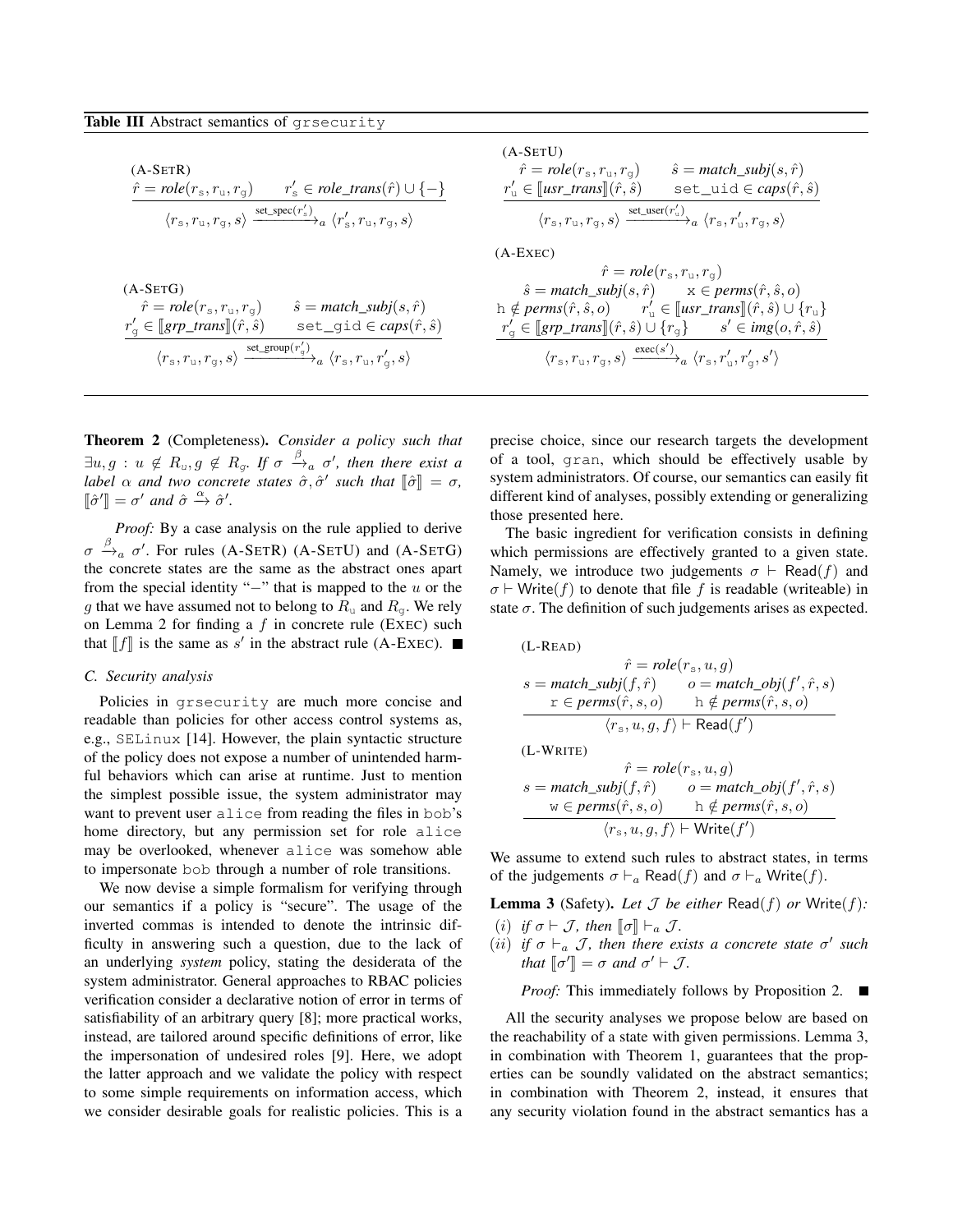counterpart in some Linux system. Thus, verification turns out to be decidable and can be effectively performed, as we discuss in Section V. For readability, we state the analyses only for the concrete semantics.

*Specification of the analyses:* The first analysis we propose focuses on direct accesses to files, both for reading and for writing. In particular, we want to verify if a user u can eventually get read (write) access to a given file  $f$ . While easy to specify, we believe that such property fits the needs of many system administrators, since the operational behaviour of grsecurity is subtler than expected. The formal description of the property we consider is reminiscent of similar specifications through temporal logics for verification like CTL and LTL [15], [16]. Namely, we define two judgements  $\sigma \vdash \mathsf{ERead}(f, \sigma')$  and  $\sigma \vdash \mathsf{EWrite}(f, \sigma')$  to denote that file f can *eventually* be read (written) in state  $\sigma'$ , starting from state  $\sigma$ .

$$
\underbrace{\sigma \xrightarrow{\alpha_1} \dots \xrightarrow{\alpha_n} \sigma'}_{\sigma \vdash \text{ERead}(f, \sigma')} \sigma' \vdash \text{Read}(f)
$$

The rule for  $\sigma \vdash \text{EWrite}(f, \sigma')$  arises as expected. We just write  $\sigma \vdash \mathsf{ERead}(f)$  and  $\sigma \vdash \mathsf{EWrite}(f)$  when  $\sigma'$  is unimportant.

Given a user  $u$ , we denote with  $S(u)$  the set of the *initial states* of u. Any initial state for u has the form  $\langle -, u, q, f \rangle$ , where  $g$  is the primary group assigned to  $u$  by the underlying Linux system and  $f$  is a possible entry point for  $u$ . For instance, /bin/bash may be the standard entry point for users interfacing to the system through a "bash" shell. Here, we just assume to be given a set of initial entry points for any user and we defer the discussion on the definition of such sets to Section V. Note also that for initial states we are assuming that the user is not acting under any special role, since impersonation of such roles may happen only through authentication to the gradm utility, after a standard login operation to the Linux system.

Definition 1 (Eventual Read Access). A user u can *eventually read* file f if and only if there exists  $\sigma \in S(u)$  such that  $\sigma \vdash \mathsf{ERead}(f)$ .

Eventual write access is defined accordingly.

We now build on our first analysis to specify a stronger property, inspired by the literature on information flow control [17]. We note, however, that in our setting we do not have any explicit notion of security label, so we focus on flows among different roles. Namely, if a user  $u_1$  can read the content of file  $f$  and then write on an object  $o$  readable by  $u_2$ , then there exists a possible flow of information from  $u_1$  to  $u_2$  through o. This is an adaptation to our framework of the well-known "star-property" [18].

Definition 2 (Reading Flow). There exists a *reading flow* on file f from user  $u_1$  to user  $u_2$  if and only if:

- (*i*) there exists  $\sigma \in \mathcal{S}(u_1)$  such that  $\sigma \vdash \textsf{ERead}(f, \sigma')$  and  $\sigma' \vdash$  EWrite(*o*) for some *o*;
- (*ii*) there exists  $\sigma'' \in \mathcal{S}(u_2)$  such that  $\sigma'' \vdash \text{ERead}(o)$ .

Writing flows can be dually defined to address integrity issues. Again, this is just a reformulation into our setting of a standard property [19].

Definition 3 (Writing Flow). There exists a *writing flow* on file f from user  $u_1$  to user  $u_2$  if and only if:

- (i) there exists  $\sigma \in \mathcal{S}(u_1)$  such that  $\sigma \vdash \text{EWrite}(o)$  for some o;
- (*ii*) there exists  $\sigma' \in \mathcal{S}(u_2)$  such that  $\sigma' \vdash \textsf{ERead}(o, \sigma'')$ and  $\sigma'' \vdash \textsf{EWrite}(f)$ .

Note that both previous definitions ignore flows generated by multiple interacting users through a set of intermediate objects. While there is no technical difficulty in generalizing the definitions to such cases, we note that the current formulation already describes very strong properties.

The last analysis we consider accounts for a dangerous combination of permissions over the same object. Namely, if a user can acquire both permissions 'w' and 'x' on  $o$ , then  $o$ can be exploited for malicious code injection. grsecurity identifies this as an important problem, so it prevents the administrator from granting both said permissions for the same object; however, such a situation can arise at runtime, so we consider interesting to monitor it. We omit the formal specification of the analysis, much along the same lines of the previous proposals. We refer to Section VI for details on our experiments.

### V. GRAN: A TOOL FOR POLICY VERIFICATION

We present gran, a security analyser for grsecurity policies. The tool is written in Python and comprises around 1000 lines of code. At the time of writing, gran is still under active development; the source code for a beta release of gran can be downloaded at http://github.com/secgroup/gran.

Given a grsecurity policy, gran performs a preprocessing, which involves the expansion of the include and replace directives. These are just syntactic sugar, used to import fragment of other policies and to define macros, respectively. The tool then generates a model of the policy based on our formalization, i.e., it constructs a tuple (R, S, O, *perms*, *caps*,*role\_trans*, *usr\_trans*, *grp\_trans*).

Roles, subjects and objects are retrieved simply by parsing the policy specification. The generation of *perms* involves an unfolding of the pre-processed policy, to cope with the inheritance mechanism of grsecurity. We recall that, if a subject s does not specify any permission for object  $o$ , but a less specific subject defines an entry for it, then s inherits the same permissions for o. The only exception to this rule is when the subject specifies the "override" mode 'o', which prevents this behaviour. Thus, the permissions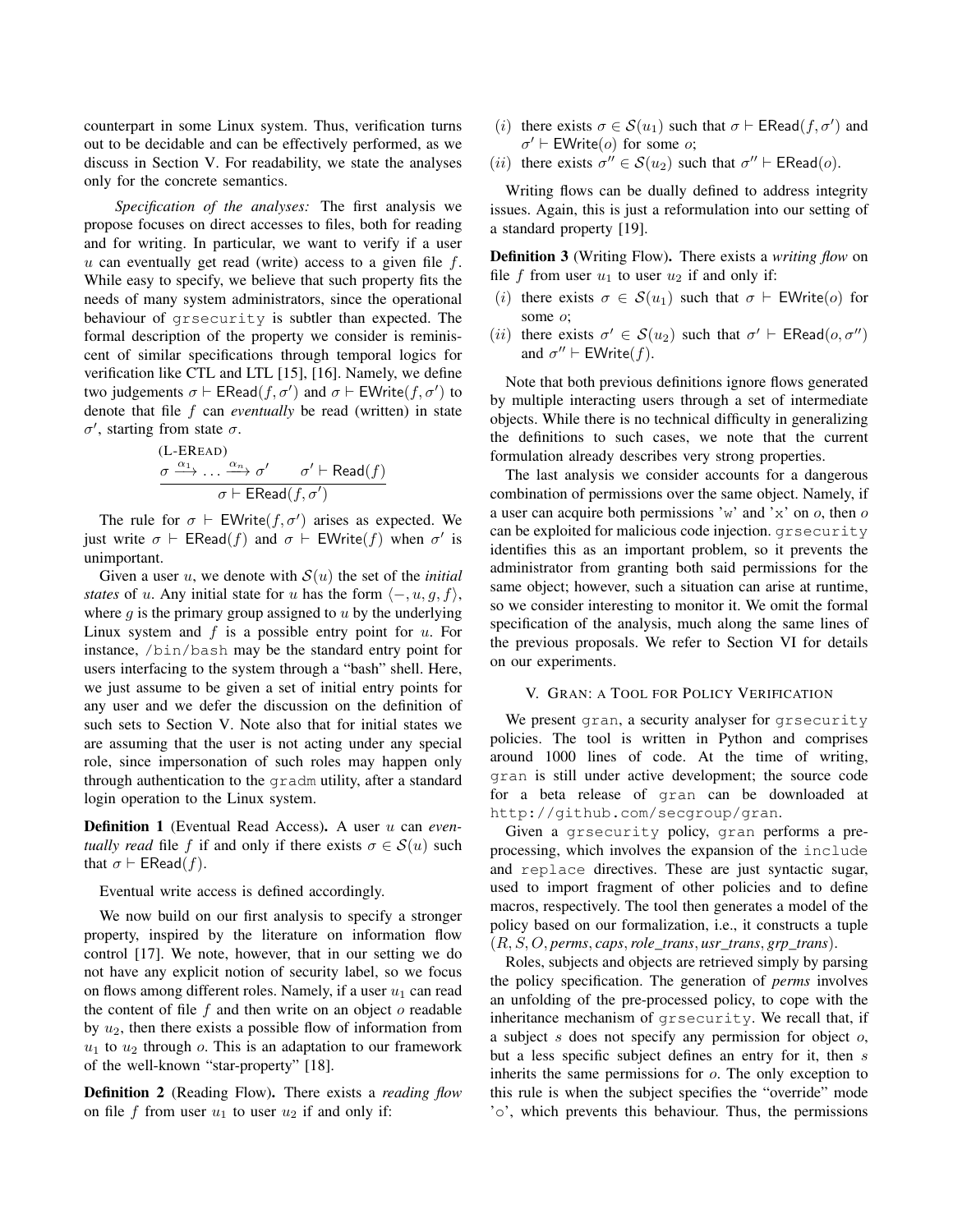stored in *perms* correspond to a properly unfolded version of those specified in the original policy.

Every capability is allowed by default, so for every role r and subject s we initially let  $caps(r, s) = C$ , then we remove any forbidden capability. Addition and revocation of capabilities is performed through the rules +CAP\_NAME and -CAP\_NAME, respectively. The overall result is ordersensitive, i.e., specifying first +CAP\_SETUID and then -CAP\_SETUID forbids the capability, while swapping the rules allows it. We also account for inheritance of capabilities among subjects defined in the same role.

Transitions to special roles are forbidden by default, so for every role r we initially let *role* trans $(r) = \emptyset$ and then we introduce in the set only the transitions explicitly allowed by the attribute role\_transitions. Conversely, transitions to user roles are allowed by default, so we let  $usr\_trans(r, s) = R_u \cup \{-\}$  for any role  $r$  and subject  $s$  not providing any further specification. We recall that we abstract users with no associated user role by the distinguished identity "−". The attribute user\_transition\_allow can be used to restrict allowed user transitions to the ones specified. Conversely, the attribute user\_transition\_deny can be used to permit all users transitions except those listed. The two attributes cannot coexist. If subject  $s$  in role  $r$  specifies a set  $U$  of allowed user transitions, we let  $usr\_trans(r, s) = \{\llbracket u \rrbracket \mid u \in$  $U$ . Conversely, if U is a set of denied user transitions, we let  $usr\_trans(r, s) = (R_u \setminus U) \cup \{-\}$ . We apply a similar processing to construct the function *grp\_trans*.

The tool disregards features that are not modeled, such as resource restrictions and socket policies. Domains, i.e., sets of user or group roles sharing a common set of permissions, are handled through unfolding as a set of user or group roles. Nested subjects are not supported, since the learning system of grsecurity does not account for them. In fact, grsecurity features the possibility to automatically generate a policy by inferring the right permissions from the standard usage of the system, to avoid burdening the user with the necessity of specifying all the details about access control. Since most users perform a full system learning and then tweak the generated policy around their own needs, we think nested subjects can be safely disregarded by our analysis.

After the parsing of the policy, gran generates all the possible states of the model and computes the set of the transitions. The tool implements all the analyses described in Section IV-C: the initial states and the sensible objects to consider for verification can be specified through commandline parameters. As a default choice, gran generates an initial state for each non-special role in the policy, assuming "/" as the subject entry point. If no target is specified for the analysis, gran infers a set of sensible resources by the specification provided in the configuration files of the learning system.

## VI. CASE STUDIES

We illustrate the outcome of practical experiments with gran and we give general considerations about possible vulnerabilities found by the tool.

# *A. Verification of existing policies*

We asked the grsecurity community for policies to be verified using gran. Unfortunately, most system administrators are unwilling to provide their policies, since they can reveal a number of potentially harmful information about the system. However, we managed to gather a small set of real policies and we analyzed them with our tool. Due to privacy reasons, we cannot reveal any detail of such policies, so we report a properly sanitized outcome of the verification process. Our preliminary results were favorably welcome by the lead developer of grsecurity, who proposed us to integrate our tool in the gradm utility for policy management [20]. We consider this an important opportunity to continue our investigation on a larger scale, since users are for sure more comfortable to provide us the results of the validation rather than to disclose their policy.

We performed the verification of five different policies: the first and the second one from small web servers, the third one from a server running at our department, the fourth one generated by the learning system of grsecurity, and the fifth one from a large web server. In all cases, gran performed very effectively, providing the results of the analysis in less that one minute on a standard commercial machine. The output of the analysis was manually reviewed, looking for possible vulnerabilities: the process took from 10 to 30 minutes for each policy.

We start by reporting on direct accesses to sensitive information. In some cases, we noticed that critical files like /etc/shadow were readable by untrusted users. Even if this is not a vulnerability by itself, since the underlying DAC enforced by Linux does prevent this behavior, we believe that this is a poor specification at the very least. Indeed, system critical files on a hardened server are better be protected also by a MAC policy. Interestingly, a similar warning sometimes applies also for resources which are publicly readable, according to the default settings of Linux DAC, but are considered highly sensitive by the standard configuration files of the learning system of grsecurity. Examples of such resources include files as /proc/slabinfo and /proc/kallsyms, whose content may be potentially exploited by an attacker. We also noticed a dangerous specification in one of the analyzed policies: subject /etc/cron.monthly was provided almighty access to the system. This can have a tremendous impact on security, since cronjobs are usually executed with root privileges, thus mostly bypassing standard DAC. We argue that such a dangerous specification was provided for convenience, since scheduled jobs may need many different access rights and a careful assignment of permissions should feature very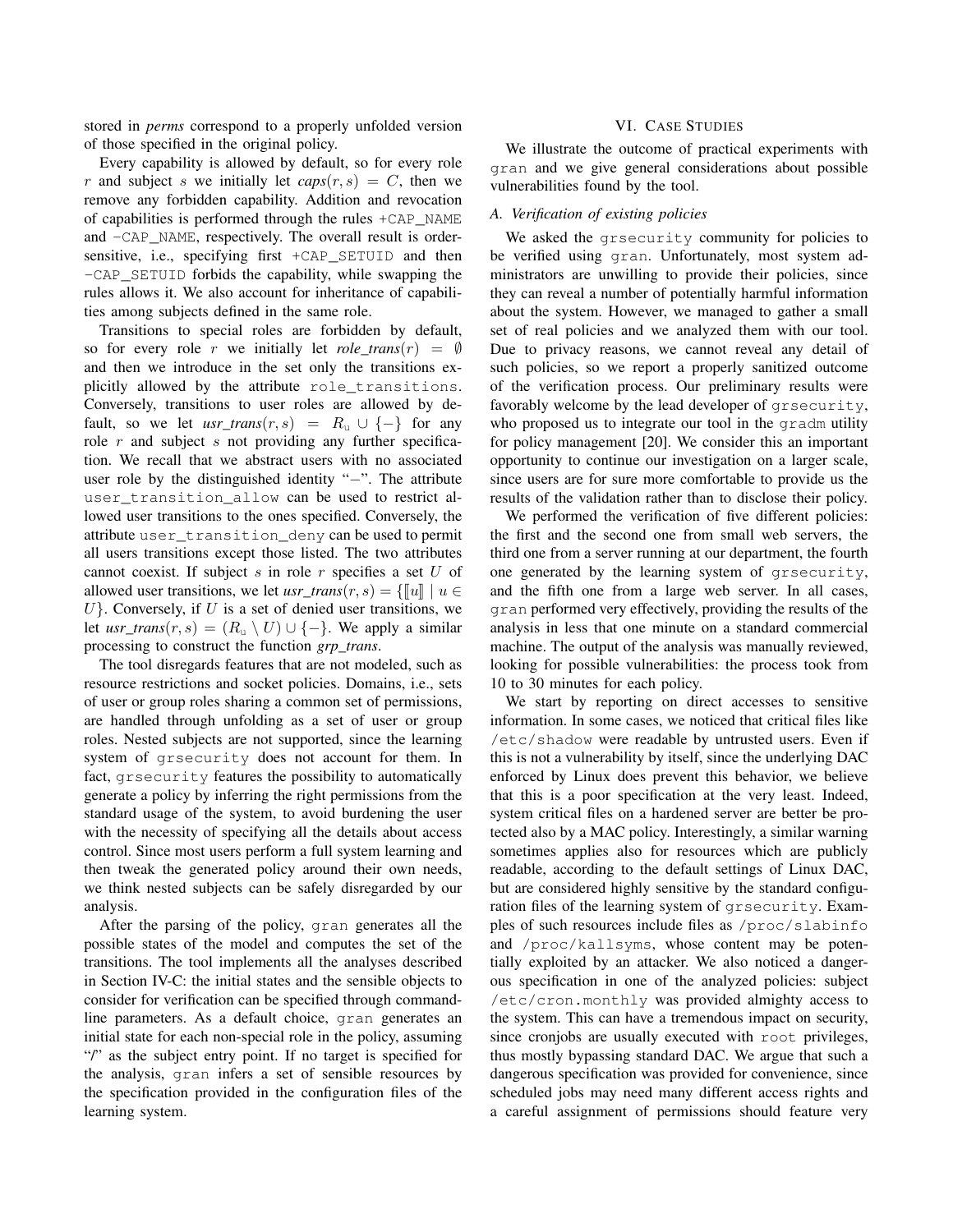high granularity. Finally, we noticed that at least one of the users was not fully aware of the workings of the inheritance mechanism and, by manually tweaking the policy after the learning process, had created some unwanted cascade propagation of permissions.

We also performed some tests based on the other kinds of analyses described in Section IV-C. In particular, we noticed that unwanted writing accesses are much less frequent than undesired reading accesses: this is comforting and it was somehow expected, since the learning system of grsecurity tends to grant really few write permissions. The analysis also highlighted that usually only "physical" users, i.e., users with shell access to the system, have the opportunity to get both write and execution permissions over the same object, thus compromised services are unlikely to execute arbitrary code. Users, instead, probably need such permissions to effectively work on the system.

We think that the overall security of the analyzed grsecurity policies was fairly satisfying. We argue that much of the robustness, especially against undesired write accesses, comes from the sophisticated learning system of grsecurity, which tries to grant minimal privileges to each user. Indeed, the analyzed auto-generated policy turned out to be quite resilient to vulnerabilities; unfortunately, most administrators need to manually tweak the policy to get an usable system for their users and the overall impact of local changes may be easily overlooked. We think that our tool helps in getting the big picture on the security of the system.

## *B. Exploits through "setuid" binaries*

The analysis presented in the previous section was performed using the "-b" option of gran, which discharges potential attacks due to the "setuid" flaw pointed out in Section III. We decided to make this choice, since a fix is already going to be merged in grsecurity, and in our worst-case scenario almost every object of the policy turns out to be potentially vulnerable. Precisely, the amended abstract semantics assumes that no role transition can be performed upon execution. Here, we discuss the impact of the flaw we found out, by describing a realistic scenario where it can be harmfully exploited by an attacker.

One of the goal of grsecurity is to try to drop many of the privileges normally granted to root, thus limiting the impact of many known vulnerabilities; however, during the learning process, some background operations may be overlooked, leading to undesired assignment of permissions. For instance, let us assume that an administrator starts full system learning to generate his own policy, when a scheduled cronjob performs an access to a sensitive resource: in this case the learning system could provide root with liberal access rights on the resource, since it would consider it as a normal system behaviour. If the administrator does not take care in manually strengthening the policy after the learning process, "setuid" binaries can lead to unintended

|  |  |  |  |  |  | Table IV A snippet of a flawed grsecurity policy |  |
|--|--|--|--|--|--|--------------------------------------------------|--|
|--|--|--|--|--|--|--------------------------------------------------|--|

|                              | . .                            |        |  |  |  |  |  |  |
|------------------------------|--------------------------------|--------|--|--|--|--|--|--|
| role root uG                 |                                |        |  |  |  |  |  |  |
|                              | role_transitions admin         |        |  |  |  |  |  |  |
|                              | subject /usr/sbin/cron o {     |        |  |  |  |  |  |  |
|                              | user_transition_allow alice    |        |  |  |  |  |  |  |
| group_transition_allow users |                                |        |  |  |  |  |  |  |
|                              | $\sqrt{2}$                     | h      |  |  |  |  |  |  |
|                              | /usr                           | h      |  |  |  |  |  |  |
|                              | /usr/sbin/cron                 | rx     |  |  |  |  |  |  |
| $\}$                         |                                |        |  |  |  |  |  |  |
| role alice u                 |                                |        |  |  |  |  |  |  |
|                              |                                |        |  |  |  |  |  |  |
| subject / $\{$               | /usr/bin                       |        |  |  |  |  |  |  |
| $\}$                         |                                |        |  |  |  |  |  |  |
|                              | subject /usr/sbin/cron {       |        |  |  |  |  |  |  |
|                              | /usr/bin                       | rx     |  |  |  |  |  |  |
| $\mathcal{E}$                |                                |        |  |  |  |  |  |  |
|                              | subject /usr/bin/python2.7 o { |        |  |  |  |  |  |  |
|                              | $\sqrt{2}$                     | h      |  |  |  |  |  |  |
|                              | /tmp<br>/home                  | rw     |  |  |  |  |  |  |
|                              | /home/alice/bin                | r<br>r |  |  |  |  |  |  |
|                              | $-CAP$ $ALL$                   |        |  |  |  |  |  |  |
| $\}$                         |                                |        |  |  |  |  |  |  |
|                              |                                |        |  |  |  |  |  |  |
| role bob u<br>subject / o {  |                                |        |  |  |  |  |  |  |
|                              | $\sqrt{2}$                     | h      |  |  |  |  |  |  |
|                              | /bin                           | Χ      |  |  |  |  |  |  |
|                              | $-CAP$ $ALL$                   |        |  |  |  |  |  |  |
| $\}$                         |                                |        |  |  |  |  |  |  |
|                              | subject /bin/bash {            |        |  |  |  |  |  |  |
|                              | /tmp                           | rw     |  |  |  |  |  |  |
|                              | /home/bob                      | rw     |  |  |  |  |  |  |
| $\}$                         |                                |        |  |  |  |  |  |  |

impersonation of a powerful root role, bypassing the capability system. Indeed, even if the learning process tries to forbid as many capabilities as possible to user roles, such a practice does not offer the expected level of security, due to the subtle interplay between grsecurity and Linux.

## *C. Information leakage analysis*

We conclude our experiments by performing an information leakage analysis on a policy we generated for testing. We agree on the common statement that compartmentalization between users is a too strict property for many realistic systems; still, it can be interesting in some highly sensitive settings [18], [19]. Our sample policy is shipped with the gran package and a subset of it is depicted in Table IV.

When we process the policy with gran, we find out that user alice is able to share some confidential information in her home directory with her accomplice bob through a leakage on /tmp. The attack is mounted on top of cron, which our experiments seem to identify as a subtle subject. The output of gran looks as follows: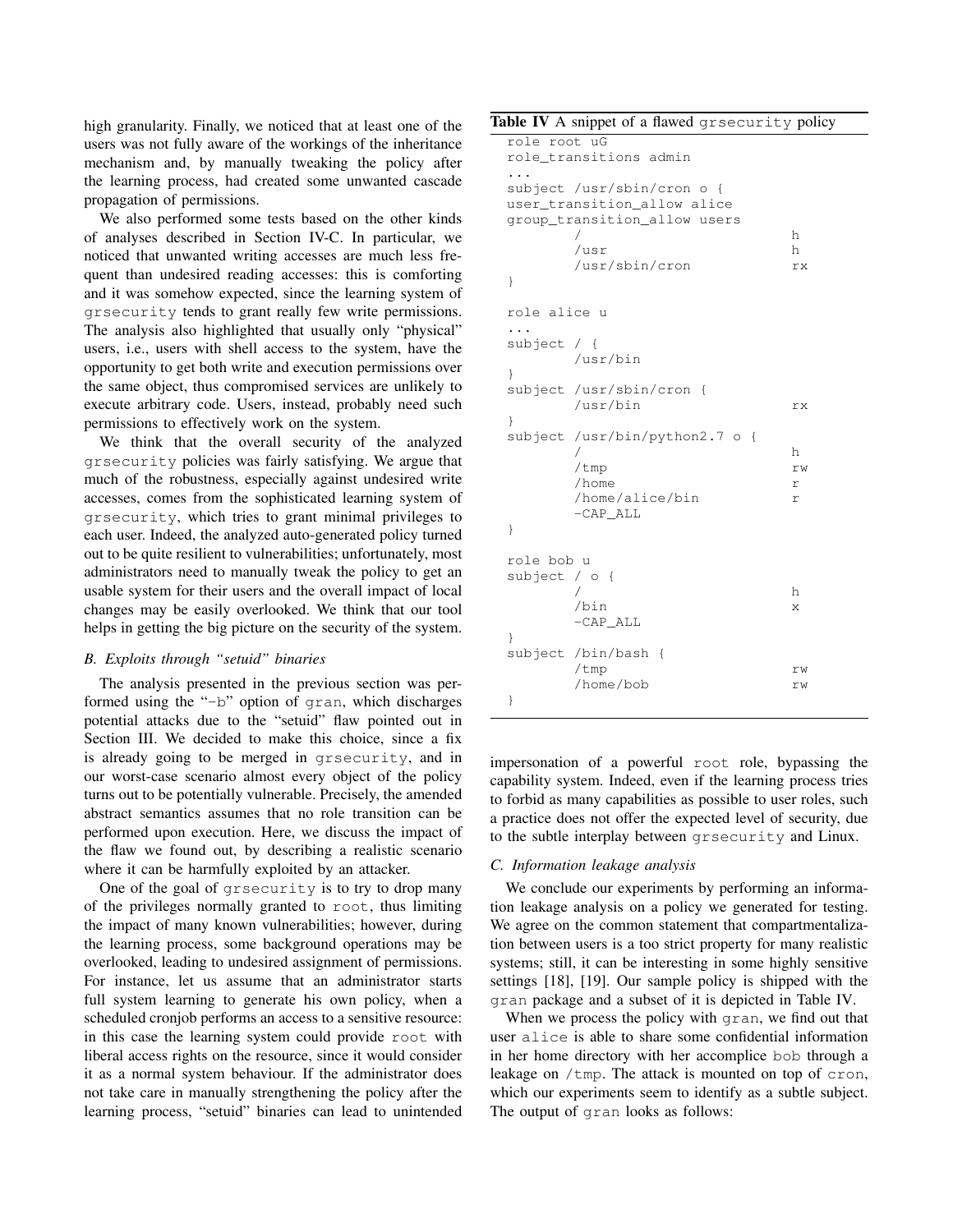```
[!!] Indirect flow found for target
     /home/alice on object /tmp
    Traces for writing:
     [1] root:U:/usr/sbin/cron
         -set_UID(alice)->
         alice:U:/usr/sbin/cron
         -exec(/usr/bin)->
        alice:U:/usr/bin/python2.7
    Traces for reading:
     [1] bob:U:/
         -exec(/bin)->
        bob:U:/bin/bash
```
We assume that alice can schedule her tasks through cron. The daemon initially runs as root, changes its identity to alice and selects for execution a Python script in /home/alice/bin. The subject /usr/bin/python2.7 defined for alice can read /home/alice/bin and write on /tmp. bob cannot directly read /tmp, but he can execute /bin/bash and get read access on /tmp. It is worth noticing that alice cannot directly execute Python to get write access on /tmp, since her default subject "/" does not allow execution of files under /usr/bin.

Our tool is then able to identify a subtle and unintended flow, which is unlikely to be noticed by just looking at the policy. We think that gran can help in strengthening the system against leakage of some particularly sensitive targets.

### VII. RELATED WORK

To the best of our knowledge, the present work is the first research paper focusing on the verification of grsecurity RBAC policies. However, there exists a huge literature on the analysis of (A)RBAC policies in general, mainly targeted to the isolation of restricted classes of policies whose verification is tractable.

Sasturkar et al. [2] show that role reachability is PSPACEcomplete for ARBAC and identify restrictions on the policy language to partially tame this complexity; similar results are presented by Jha et al. in later work [8]. Li and Tripunitara [21] perform a security analysis on restricted ARBAC fragments and identify a specific class of queries which can be answered efficiently. Stoller et al. [22] isolate subsets of policies of practical interest and develop algorithms to analyze them; their techniques are implemented in the RBAC-PAT tool [4], which supports also information flow analysis much in the spirit of the one provided by gran. Jayaraman et al. [9] propose Mohawk, a model-checker implementing an abstraction-refinement technique aimed to error finding in complex ARBAC policies.

Contrary to all these works, our framework is not targeted to the analysis of generic ARBAC policies, but of real, full-fledged grsecurity RBAC policies, which turn out to be amenable for efficient static verification. A formal comparison with previous work, however, might be useful to understand how possible extensions of grsecurity would impact on the complexity of the analysis. We leave this as future work.

## VIII. CONCLUSION

We have presented a framework for a formal, automated analysis of grsecurity's RBAC system, to help system administrators validate and maintain their policies. As we have illustrated, our endeavor has proved useful, as gran has unveiled a series of ambiguities and unexpected behaviors that have been reported to the main developer, confirmed and fixed. The preliminary results we have illustrated have been well-received by the developer, who have requested to integrate the tool in the grsecurity distribution.

There are a number of further issues that are part of our plans for future work, some of which we discuss below. First, it would be worthwhile to integrate gran with information from the actual file-system, to make the analysis more precise and prune attack traces prevented by the underlying Linux DAC system. For example, the setuid/setgid binaries might be inspected in order to know what transitions to different users are actually admissible when executing a given object. This integration would point out what is the actual Trusted Computing Base (TCB) of the whole system, i.e., the minimal set of trusted components so that the combination of RBAC and DAC systems is enough to prevent security flaws.

Moreover, it would be interesting to integrate gran with existing model checkers. This could be done by implementing a back-end module for the generation of the model checker input after the policy parsing. As a result, gran would become amenable for additional formal reasoning, while, at the same time, be still able to perform a concrete analysis of real systems.

A further desirable extension to gran involves integrating the tool with the additional components of the grsecurity's RBAC system (notably, the network component). While we believe the tool should scale well without significant performance issues, such integration will certainly constitute a non-trivial engineering task.

#### **REFERENCES**

- [1] R. S. Sandhu, V. Bhamidipati, and Q. Munawer, "The arbac97 model for role-based administration of roles," *ACM Trans. Inf. Syst. Secur.*, vol. 2, no. 1, pp. 105–135, 1999.
- [2] A. Sasturkar, P. Yang, S. D. Stoller, and C. R. Ramakrishnan, "Policy analysis for administrative role based access control," in *CSFW*. IEEE Computer Society, 2006, pp. 124–138.
- [3] A. Armando and S. Ranise, "Automated symbolic analysis of arbac-policies," in *STM*, ser. Lecture Notes in Computer Science, J. Cuéllar, J. Lopez, G. Barthe, and A. Pretschner, Eds., vol. 6710. Springer, 2010, pp. 17–34.